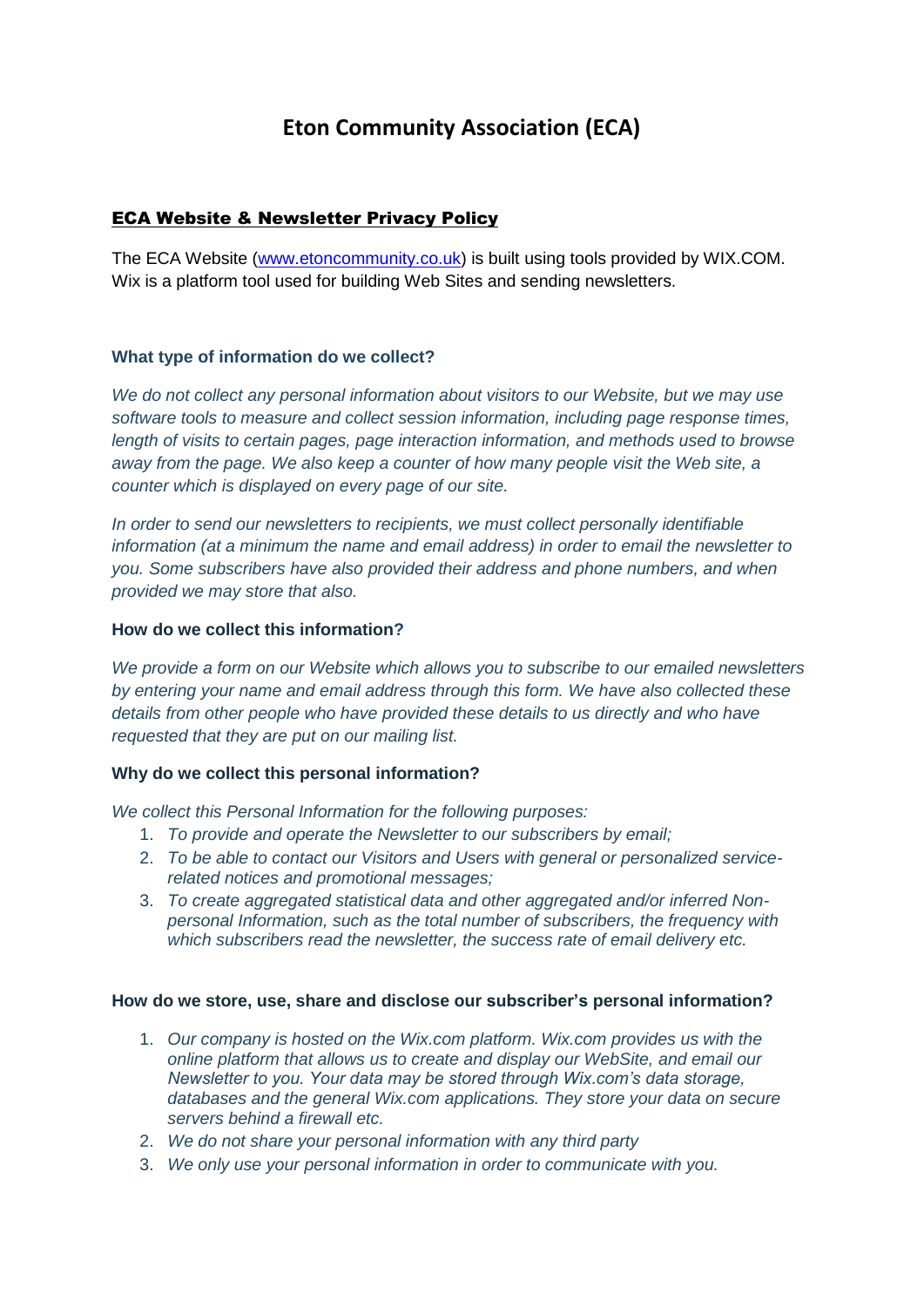#### **How do we communicate with our site visitors?**

1. *Unless you have subscribed to receive our email newsletter, we do not communicate with you. Our newsletter is only sent to the email address that you have registered with us.*

#### **How do you withdraw your consent?**

- 1. *We provide a form whereby you can unsubscribe from our newsletter. If you unsubscribe, we will remove the personal details that we hold for you and will not email you in future.*
- 2. *Alternatively you can also always directly contact [secretary@etoncommunity.co.uk](mailto:secretary@etoncommunity.co.uk) and ask us to remove your subscriber details from our platform.*

#### **Questions and your contact information**

**1.** *If you would like to access/delete any personal information we hold about you, please directly contact [secretary@etoncommunity.co.uk](mailto:secretary@etoncommunity.co.uk)*

#### **Cookies**

*Cookies are implemented in every site built by Wix, and so the following Cookies may be placed on your device:-*

| <b>Cookie name</b>                   | Life span         | <b>Purpose</b>            |
|--------------------------------------|-------------------|---------------------------|
| svSession                            | Permanent         | Creates activities and BI |
| hs.                                  | Session           | Security                  |
| incap_ses_\${Proxy-ID}_\${Site-ID}   | Session           | Security                  |
| incap_visid_\${Proxy-ID}_\${Site-ID} | Session           | Security                  |
| $nIbi_{IID}$                         | Persistent cookie | Security                  |
| <b>XSRF-TOKEN</b>                    | Persistent cookie | Security                  |